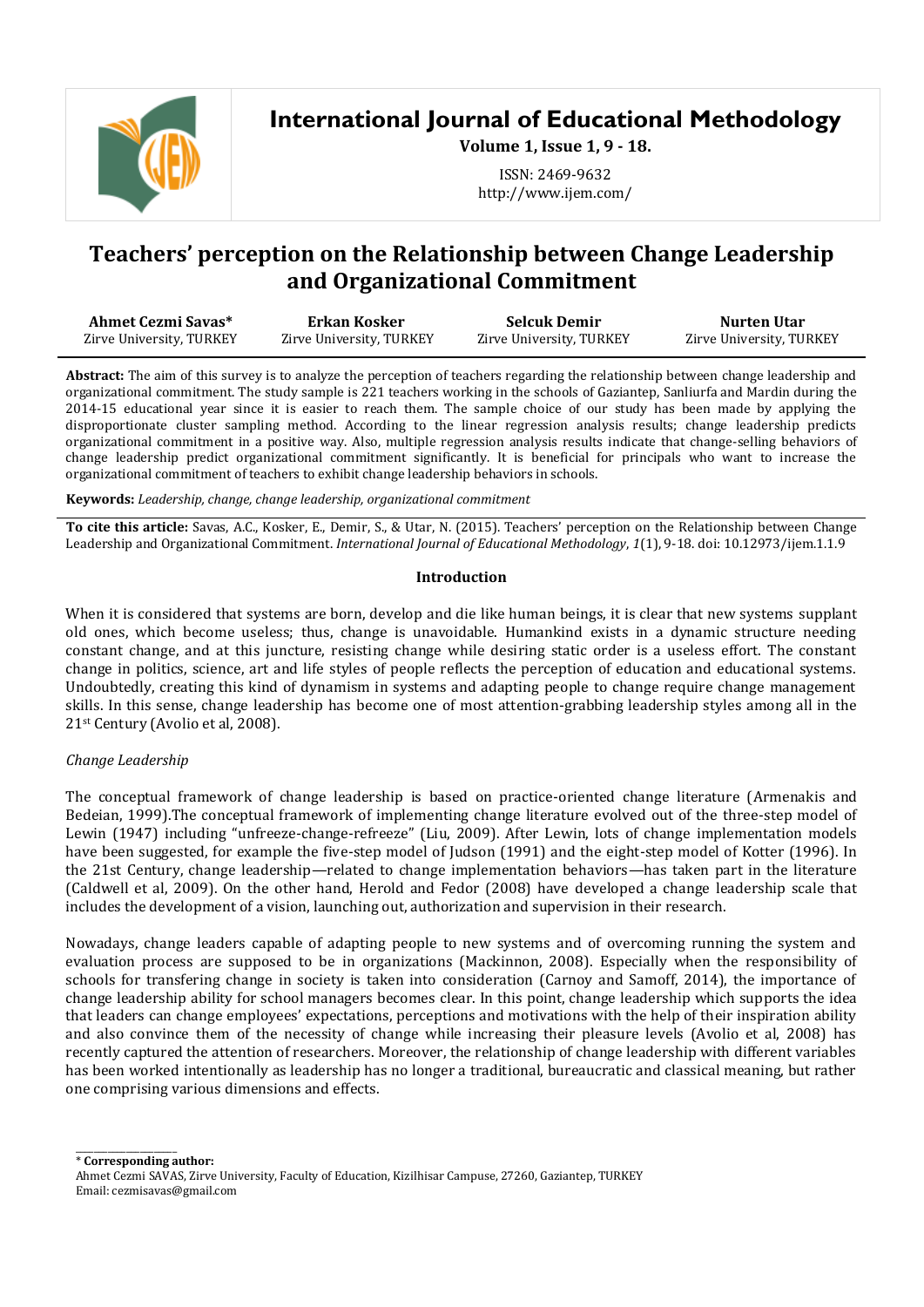Several problems can arise in organizations managed by leaders who lack change leadership ability. Employees, unwilling or disqualified from obtaining new knowledge and skills, look askance at change; furthermore, they resist with the feeling of uncertainty arising from losing their routine (Cenker, 2008). As a result of this discomfort, employees resist change in numerous ways such as leaving employment and slowing, hindering, sabotaging, protesting, or expressing indifference toward work (Aksoy, 2005).

In today's organizations, workers increasingly are experiencing change, especially in comparison to those in the organziations of previous centuries. In addition, resistance to change is widespread due to some psychological, rational or social reasons. As a result, the significance of change leadership gradually is increasing and comprising a larger space in related literature. Having troubles in change leadership negatively can affect the efficiency of organizations and also the mood and efficiency of employees and their organizational commitment (Business Week, 2005). Hence, analyzing the relationship between change leadership and organizational commitment is important for the efficiency and persistence of organizations.

#### *Organizational Commitment*

While rapid development in the competitive environment of the World isinducing companies to invest more heavily in human resources, it is also directing them to benefit from present labor in maximum (Cavus and Gurdogan, 2008). As a result, organizations are trying to gain more efficiency with less expenditure. Undoubtedly, this is only possible with human source factor and employees' willingness for working in the organization as well as their continuity for work.

On that point, we approach the conception of commitment which Harol Guetzkoz (1955) describes as feelings preconditioning individuals for certain ideas, organizations or peoples and providing aim continuity and also as behaviors taking form with the activities bringing the aim to fruition (Emhan and Gok, 2011). For Kanter, organizational commitment is a feeling which is necessary for the organization and which is based on personal experience. Organizational commitment is the energy and loyalty that employees voluntarily give to their work (Yavuz, 2008).

Kanter (1986) analyzed commitment under three dimensions including continuance, adaptation and control commitment (Coskuner and Yertutan, 2009). Continuance commitment is related to employees' cognitive systems. In this type of commitment, when employees consider cost, they realize that the cost of leaving the organization is more than the cost of staying in the organization (Topaloglu, 2010).On the other hand, interlock commitment (Kanter, 1968) (adaptation commitment) means that employees desist previous social relationships or involve social relationships through symbols, signs or joining ceremonies in an organization (Gul, 2002). Control commitment (Kanter, 1968) describes the process in which employees attach to organizational norms by forming their behaviors at will.

#### *The Relationship between Change Leadership and Organizational Commitment*

The relationship between leadership and organizational commitment was analayzed by Blau (1985), who discovered that the leadership style giving importance to employees compared to structural (mission-related) leadership has more effect on organizational commitment. Similarly, Williams and Hazer (1986) emphasized that leadership implementations giving importance to employees is a precondition for organizational commitment. Ince and Gul (2005) stated that when managers encourage employees to participate in the decision-making process and when they continuously strive forinnovations within the organization, the organization commitment level of employees will increase (Diker, 2014).

Avolio and his friends (2004) derived a significant and positive relationship between leadership style and organizational commitment in the research they carried out with 520 participants. The results of research revealed that change-oriented leadership, which is predominant in organizations having a reformer organization culture, positively affects employees' affective and normative commitments (Avoilo, Zhu, Koh and Bhatia, 2004). In another study, the relationship between six leadership attitudes identified by Conger and Kanungo and two organization commitment factors identified by Porter and Smith was analyzed. 245 people from six organizations in southeast America participated in the research. The factors of the two subjects were discussed, and 5/6 of leadership attitudes were found to be related to organizational commitment. These findings reveal that leaders' sensitivities toward employees' needs is related to having a clearer vision ofthe organization as well as to stating more clearly the objectives and values of the organization as they relate to organizational commitment. This research underlines the strategic role of managers, one which has been changing for a while now (Rowden, 1999; Karahan, 2008).

Cetin, Korkmaz and Cakmakci's study (2012) of transformational and transectional leadership effects and the interaction between leaders and members on teachers' organizational citizenship behaviors revealed that teachers exhibit organizational citizenship behaviors at a moderate level. Transformational leadership positively and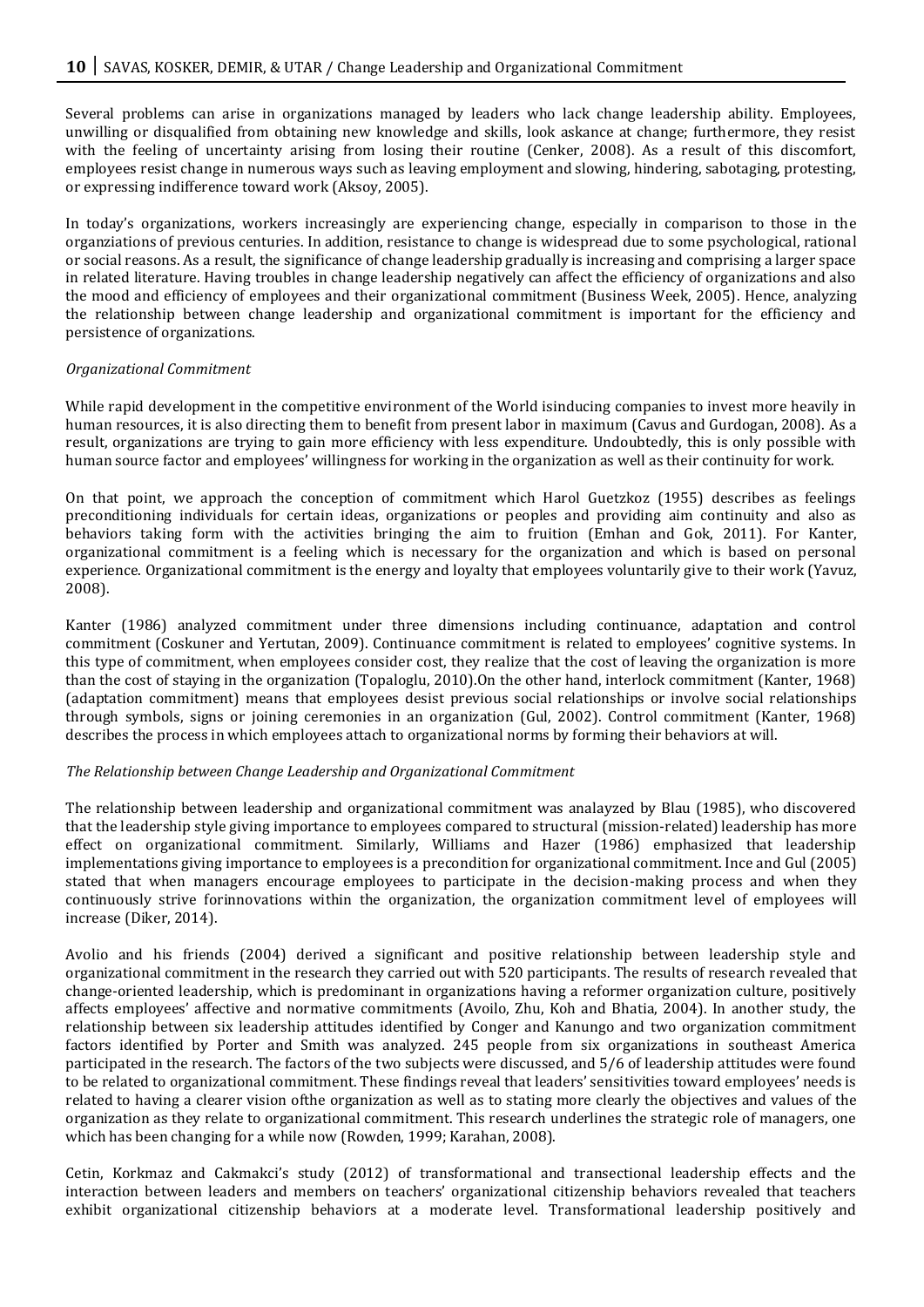significantly affects the quality of relationship between the principals and teachers and teachers' organizational citizenship behaviors.

The effect of transactional leadership on the interaction between principals and teachers and teachers' organizational citizenship behaviors is significant and negative, while the interaction between principals and teachers has a positive and significant effect on teachers' organizational citizenship behaviors. Kul and Guclu (2010) researched the relationship between school managers' leadership styles and physical education teachers' organizational commitment. In their study, between the sub-dimensions of physical education teachers' organizational commitment and the subdimensions of school managers' leadership styles, a moderate negative significant relationship between transformational leadership and adaptation commitment, a moderate positive significant relationship between transformational leadership and identification and a high-level positive significant relationship between transformational leadership and internalization were discovered to exist. On the other hand, a high-level positive significant relationship was revealed to exist between school managers' processor leadership styles and the internalization sub-dimension of physical education teachers' organizational commitment (Kilincarslan, 2013).

The findings of the study of Yavuz (2009) called "A study on employees' attitudes towards transformational leadership and organizational commitment" revealed employees' attitudes towards organizational commitment to be moderate, while their attitudes towards transformational leadership is high-level. On the other hand, in the research of Buluc (2009) called "The perception of primary school teachers on the relationship between school managers' leadership styles and organizational commitment," a positive significant relationship was discovered to exist between transformational leadership behaviors and organizational commitment. Also, a negative significant relationship was found out between Laissez-faire leadership behaviors and organizational commitment. Another finding of the study was a positive significant relationship between organizational commitment and conditional reward, a dimension of transactional leadership (Kilincarslan, 2013).

In his study called "The effect of leadership styles exhibited by primary school managers on teachers' organizational commitment," Sezer (2005) discovered significant relationships to exist between primary school managers' transformational leadership behaviors and "internalization" and "identification" sub-dimensions of organizational commitment. Also, significant differences were found to exist between transactsonal leadership styles and adaptation commitment, a sub-dimension of teachers' organizational commitment.

In their study titled "The effects of transformational leadership on organizational commitment," Wiley and Sons (2004) carried out a scale to 520 personals and nurses employed in a state hospital in Singapore. After analyzing whether or not transformational leadership had an effect on organizational commitment, they found the relationship between transformational leadership and organizational commitment to be direct rather than indirect (Kilincarslan, 2013).

In order to investigate the relationship between change leadership and organizational commitment, Liu (2009), in his study involving 488 employees working in 20 different organizations recently experiencing change, stated that change leadership has two dimensions: change-selling behaviors and change-implementation behaviors. The results of hierarchical linear modeling revealed that these two dimensions have different effects on employees' organizational commitment.

While change-selling behaviors include developing a vision, and presenting as well as marketing to employees the change which will be experienced in the organization, change implementation behaviors include implementing the change step-by-step, providing the necessary technical and educational support, watching the process in the correct way and making it successful (Burke, 2002; Galbin, 1996).

During the last quarter of the century, the rapid development of technology has affected the nature of change. Change that previously was considered a transition process has been considered an open-ended, radical, complicated, not only organizational but more personal and continuous process. Recent leaders are experiencing difficulty in understanding the nature of change and do not know how to manage change or overcome change-derived problems (Anderson and Anderson, 2010). Therefore, in the new century, it is significant to create a deeper and more complicated change perception and to develop new leadership skills as well as strategies. An individual feeling loyal to his organization works there caressively, considers his organization as his own family and so increases the efficiency of himself and his organization (Dincer, 1994). To create such a healthy, successful structure in schools is made possible only by increasing the organizational commitment of teachers. The duty of increasing the organizational commitment of teachers belongs to school managers. Leadership styles of school managers can increase or decrease teachers' organizational commitment (Gill, 2002). Consequently, this research is important for analyzing the relationship between change leadership styles and organizational commitment.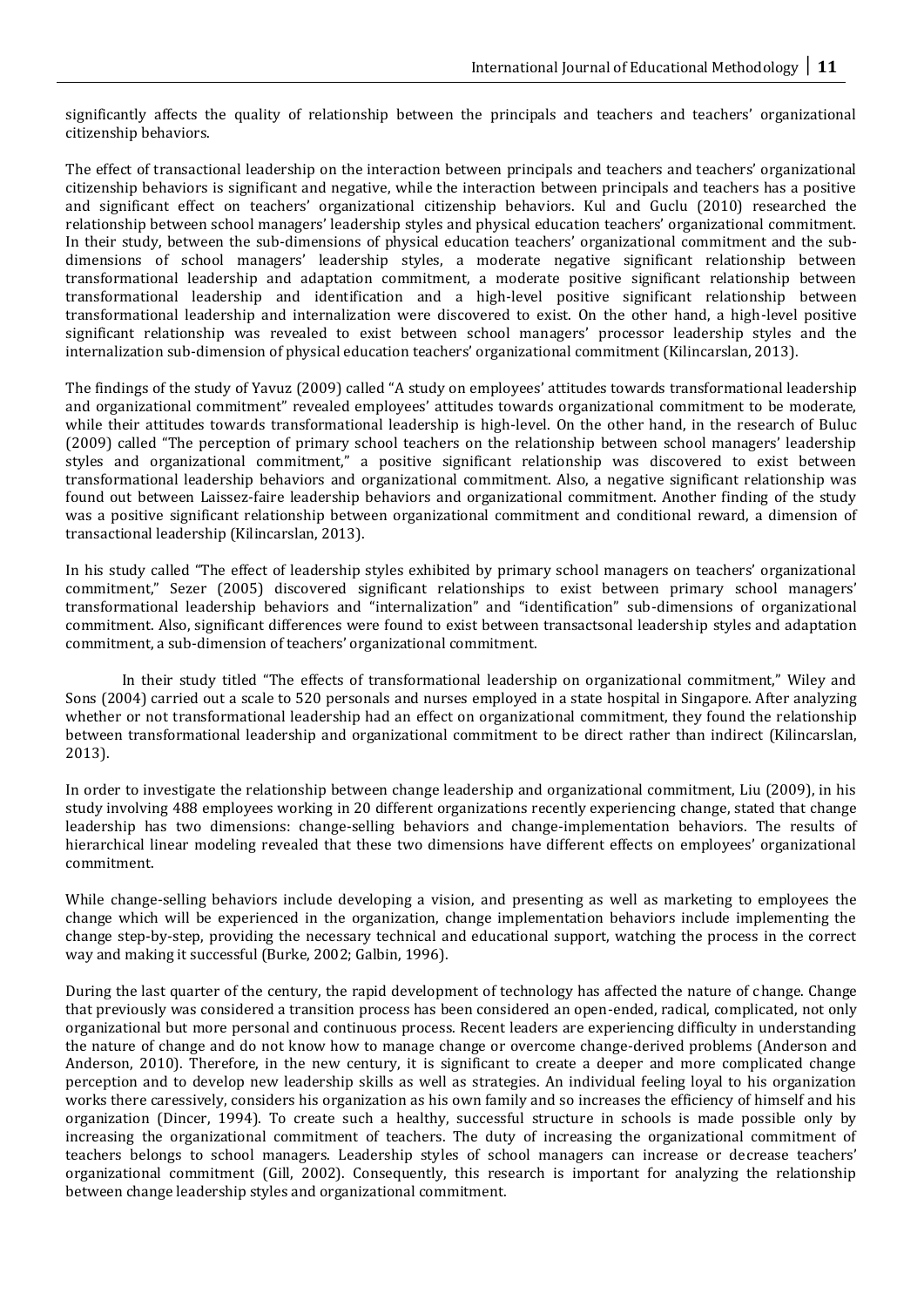# *The Purpose of This Study*

This study aims to analyze the perceptions of teachers regarding the relationship between change leadership and organizational commitment.

With the main purpose stated above, answers to following questions have been searched:

1) Does change leadership perceived in a school environment predict teachers' organizational commitment? If so, in which ways does it predict organizational commitment behaviors?

2) Do leaders' change-selling behaviors perceived in a school environment predict teachers' organizational commitment? If so, in which ways do they predict organizational commitment behaviors?

3) Do leaders' change implementation behaviors perceived in a school environment predict teachers' organizational commitment? If so, in which ways do they predict organizational commitment behaviors?

#### **Method**

#### *Study Group*

The population of this study is teachers working in cities of the Southeast Anatolian Region during the 2014-2015 academic year. The irrational cluster sampling method, which is defined as randomly choosing groups rather than specific individuals, has been applied. The study group are 221 teachers working in the cities of Gaziantep, Sanliurfa and Mardin since these teachers are easily accessible. Each school in each city is accepted as a cluster, and schools are chosen randomly with minimum requirements. For deciding the number of the study group, to the formula prepared for the size whose main mass number is certain, 221 teachers is adequate for %95 confidence level (Ozdamar, 2003). 221 out of 263 questionnaires, delivered to teachers, were returned and incorporated into the study. %84.03 of the questionnaires, delivered to teachers, were returned to the researchers.

While %50.7 of the teachers (n=221) participating in this study are male (n=112), %49.3 are female (n=109). %59.5' of the participants are married (n=131), whereas %40.5 of them are single (n=89). The most frequent age range of the participants is 21-33 years (n=119) with a percentage of %53.8. On the other hand, the most frequent seniority range of the participants is 1-10 years (n=126) with a percentage of %57.

#### Data Collection Tools

In the questionnaire delivered as a data collection tool, in order to measure change leadership behaviors, the change leadership scale developed by Liu (2010) and adapted into Turkish by Savas and Cagrici (2014) has been applied. Since Barlett's test results of the change leadership scale are significant and the Kaiser-Meyer-Olkin (KMO) coefficient is .945 and p<0.05, data matrix is suitable for factor analysis. Cyclical items (DU1 and DU5) among the items of the scale were removed from the questionnaire. After factor analysis, 16 items remained in the scale, which initially included 18 items. The change leadership scale which was similarly adopted as two dimensions by Savas and Cagrici (2014) had two dimensions in our study after the factor analysis. Factor1 (Change leadership change-selling behaviors ) explained %32.68 of total variance in the scale, factor2 (Change leadership change-implementation behaviors) explained %36.67 of total variance and these two factors explained % 69.35 of total variance. Cronbach's Alpha reliability co-efficient is.937 for factor 1, .934 for factor 2 and .955 for the total.

The organizational commitment scale was developed as a "three-dimensional visual commitment scale" including 18 items by Meyer and Allen (1997) and was adapted to Turkish culture as an "organizational commitment scale" by Karakus (2005). Since Barlett's test results are significant and the Kaiser-Meyer-Olkin (KMO) coefficient is .752 and p<0.05, datamatrix is suitable for factor analysis. Cyclical items(OB17) and items of wrong dimensions (OB4, OB5, OB8, OB9, OB10, OB19, OB20 and 0B21) were removed the scale. After factor analysis, 12 items remained in the scale, which initially included 21 items. The organizational commitment scale, which was adopted as three dimensions by Karakus (2005), similarly had three dimensions in our study after the factor analysis. Factor 1 (emotional dimension) explained %21.34 of total variance, factor 2 (continuation dimension) explained %19.31 of total variance, factor 3 (Normative dimension) explained %17.31 of total variance and these three factors explained % 57.95 of total variance. Cronbach's Alpha reliability coefficient is .772 for factor 1, .721 for factor 2, .730 for factor 3 and .715 for the total. Data were analyzed in terms of validity and reliability. Factor analysis results and the Cronbach Alpha reliability coefficient showed that the scales were valid and reliable.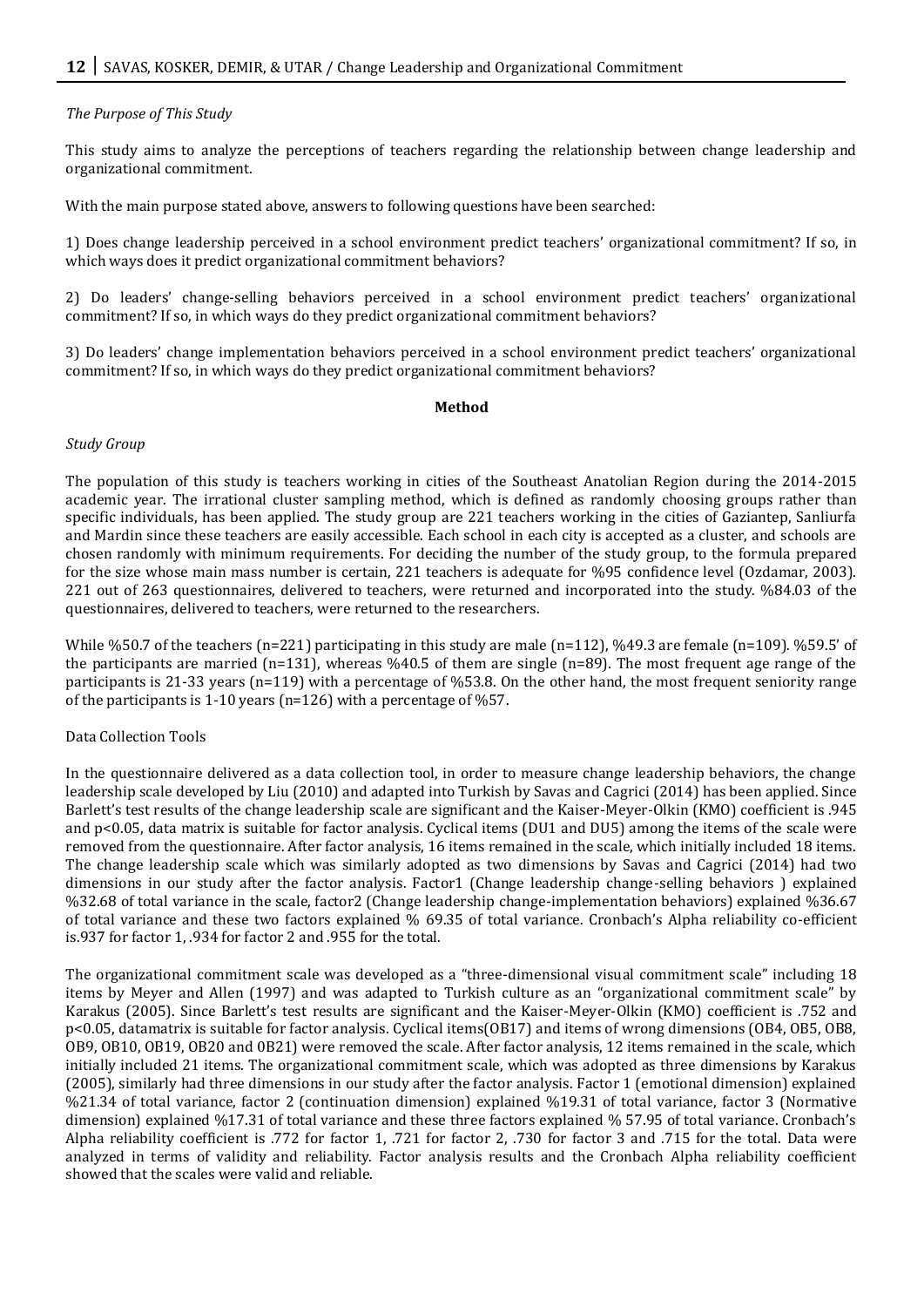# **Findings**

*Descriptive Analysis and Correlation Matrix on Variables* 

|   |  | <b>Table 1.</b> Change Leadership and Organizational Commitment Mean, Standard Deviation and Standard Error Results |  |
|---|--|---------------------------------------------------------------------------------------------------------------------|--|
| . |  |                                                                                                                     |  |

| <b>Variables</b>                                   | X     | SD    | <b>Std. Error</b> |
|----------------------------------------------------|-------|-------|-------------------|
| Change Leadership Change<br>Selling                | 3.433 | .830  | .055              |
| Change Leadership Change<br>Implementation         | 3.521 | .770  | .051              |
| <b>Change Leadership General</b>                   | 3.483 | .743  | .050              |
| <b>Emotional Commitment</b>                        | 3.685 | .822  | .055              |
| <b>Continuation Commitment</b>                     | 2.849 | .896  | .060              |
| Normative Commitment                               | 3.407 | 1.006 | .067              |
| <b>Organizational</b><br><b>Commitment General</b> | 3.337 | .585  | .039              |

# **Table 2.** The correlation of the relationship between change leadership and organizational commitment

|                                                                     | $\mathbf{1}$ | 2            | 3            | 4            | 5            | 6            | $\overline{7}$ |
|---------------------------------------------------------------------|--------------|--------------|--------------|--------------|--------------|--------------|----------------|
| 1. Change-Selling<br><b>Behaviors Of Change</b><br>Leader           | $\mathbf{1}$ |              |              |              |              |              |                |
| 2. Change<br>Implementation<br><b>Behaviors Of Change</b><br>Leader | $.743***$    | $\mathbf{1}$ |              |              |              |              |                |
| 3. Change Leadership                                                | $.921***$    | 945***       | $\mathbf{1}$ |              |              |              |                |
| 4. Emotional Dimension<br>of Organizational<br>Commitment           | $.136*$      | $168*$       | $164*$       | $\mathbf{1}$ |              |              |                |
| 5. Continuation<br>Dimension of<br>Organizational<br>Commitment     | 219**        | $173**$      | 208**        | $.337***$    | $\mathbf{1}$ |              |                |
| 6. Normative<br>Dimension Of<br>Organizational<br>Commitment        | $-0.39$      | $-118$       | $-0.088$     | $.211**$     | $-0.212**$   | $\mathbf{1}$ |                |
| 7.0rganizational<br>Commitment                                      | $.175***$    | $.136*$      | $.164*$      | $.847***$    | $.616***$    | $.444***$    | 1              |

\*p<,05, \*\*p<,01, \*\*\*p<,001

Table 2 displays the arithmetical means and standard deviations of teachers' participation levels compared with items in the scales of the research. It shows that teachers' perceptions of managers' change leadership change-selling behaviors, change leadership in general and teachers' continuation commitment, normative commitment and organizational commitment levels are moderate. Moreover, teachers' perceptions of school managers' change leadership change implementation behaviors and teachers' emotional commitment levels are high.

In table 2, the correlation matrix indicates the relationship between variables analyzed in the research. When significant relationships are checked, it is clear that there is a positive correlation between change leadership in general and change leaders' change-selling behaviors, change leaders' change implementation behaviors, and organizational commitment in general, and organizational commitment's emotional, continuation dimensions. The sub-dimensions of change leadership and organizational commitment have a positive correlation. A negative correlation exists between continuation dimension and emotional dimension of organizational commitment.

*Regression Analysis of Change Leadership and Organizational Commitment*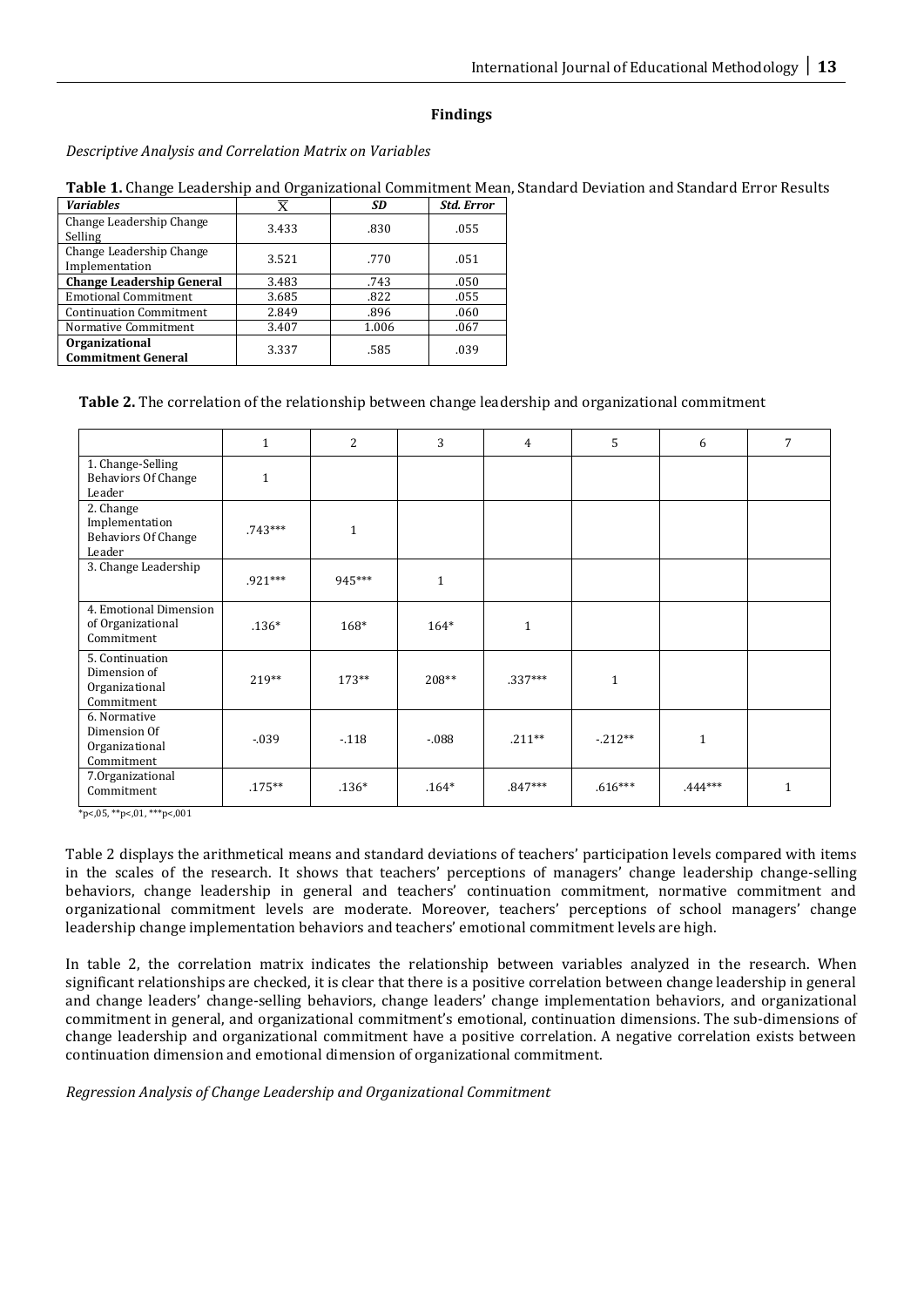| Model             | Independent<br>variables | B        | Std.Er | β        | t        | р    |
|-------------------|--------------------------|----------|--------|----------|----------|------|
|                   | Constant                 | 1.967    | .421   |          | 4.671    | .000 |
| $1.\mathsf{step}$ | Gender<br>(dummy)        | .146     | .083   | .125     | 1.768    | .078 |
|                   | Age                      | .051     | .017   | .658**   | 3.070    | .002 |
|                   | Seniority                | $-0.042$ | .017   | $-533*$  | $-2.530$ | .012 |
|                   | Constant                 | 1.576    | .448   |          | 3.515    | .001 |
|                   | Gender<br>(dummy)        | .127     | .082   | .109     | 1.547    | .123 |
| 2. step           | Age                      | .050     | .017   | $.643**$ | 3.031    | .003 |
|                   | Seniority                | $-0.041$ | .016   | $-517*$  | $-2.480$ | .014 |
|                   | Change<br>Leadership     | .123     | .052   | $.156*$  | 2.364    | .019 |

**Table 3.** Linear regression analysis results of teachers' perception on change leadership and organizational commitment

**Dependent Variable**: Organizational Commitment  $\Delta$ R<sup>2</sup> = .024<sup>\*</sup>; \*p<.05, \*\*p<.01, \*\*\*p<.001

Regression analysis results indicate that when demographic variables are kept under control, change leadership predicts organizational commitment significantly ( $\beta$ =0.156, p<0.05). 1 unit of increase in change leadership causes 0.156 unit of increase in organizational commitment. Change leadership explains % 2.4 of organizational commitment (ΔR2=0.024; p<0.05) which means change leadership behaviors of school managers provide an increase in organizational commitment.

**Table 5.** Multiple regression analysis results of teachers' perception on sub-dimensions of change leadership and organizational commitment

|  | Model                | Independen<br>t variables                               | B        | Std. Er. | β        | t        | p    |
|--|----------------------|---------------------------------------------------------|----------|----------|----------|----------|------|
|  | 1.step (enter)       | Constant                                                | 1.967    | .421     |          | 4.671    | .000 |
|  |                      | Gender<br>(dummy)                                       | .146     | .083     | .125     | 1.768    | .078 |
|  |                      | Age                                                     | .051     | .017     | $.658**$ | 3.070    | .002 |
|  |                      | Seniority                                               | $-0.042$ | .017     | $-533*$  | $-2.530$ | .012 |
|  | 2.step<br>(stepwise) | Constant                                                | 1.605    | .440     |          | 3.650    | .000 |
|  |                      | Gender<br>(dummy)                                       | .137     | .082     | .117     | 1.673    | .096 |
|  |                      | Age                                                     | .050     | .016     | $.639**$ | 3.015    | .003 |
|  |                      | Seniority                                               | $-0.041$ | .016     | $-514*$  | $-2.473$ | .014 |
|  |                      | Change<br>leadership<br>change-<br>selling<br>behaviors | .117     | .046     | $.166*$  | 2.539    | .012 |

**Dependent Variable**: Organizational Commitment

 $\Delta$ R<sup>2</sup><sub>change</sub> = .028\*, \*p< .05, \*\*p< .01, \*\*\*p< .001

In multiple regression analysis, when demographic variables are kept under control in Step 1 and change implementation behaviors as well as change-selling behaviors (the sub-dimensions of change leadership) are integrated into the model by applying the stepwise model in Step 2, it is clear that only change-selling behaviors of change leadership predict organizational commitment significantly (β=0.166, p<0.05). In Step 1 it is obvious that age positively affects organizational commitment while seniority negatively affects it. 1 unit of increase in change leadership change-selling behaviors causes 0.166 unit of increase in organizational commitment. As an explained variance ; % 2.8 of organizational commitment is explained with change leadership change-selling behaviors  $(\Delta R^2=0.028; p<0.05)$ , meaning that change leadership change-selling behaviors of school managers provide an increase in organizational commitment.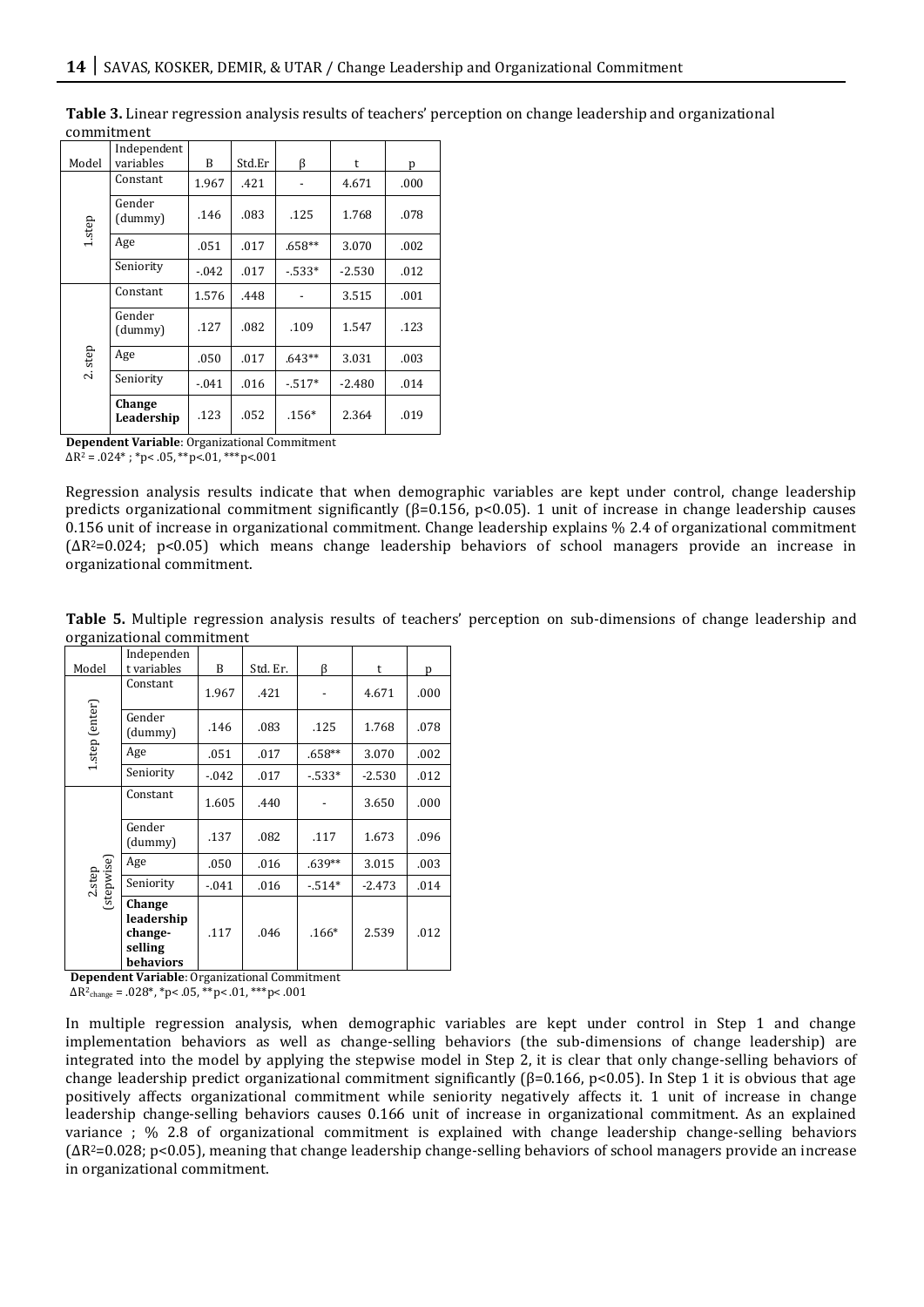# **Discussion and Conclusions**

Change, inevitably prominent in today's organizations, decreases the motivation of employees and negatively affects organizational commitment due to several psychological and social reasons; including the feeling of uncertainty it induces. On that point, a change leader is supposed to create a positive working environment, to increase motivation, to decrease change-related problems at a minimum level and so to increase the organizational commitment of employees (Burke, 2002). The findings of this research verify this hypothesis and indicate a positive significant relationship between change leadership behaviors and employees' organizational commitment. In this regard, the way for employees to devote themselves to the organization itself as well as adapt to its changes is to exhibit some change leadership behaviors such as overcoming the negative feelings caused by change, convincing employees of the need for change, and providing the required support for change. As Guetzkov (1955) emphasized, preparing an individual emotionally and cognitively for the activities of an organization is significant for organizational commitment (Emhan and Gok, 2011).

A research of Ozden (1997) about the effects of managers' behaviors on teachers' organizational commitment indicates that %40 of teachers' commitment to the schools they work in is related to satisfaction with managers' behaviors, while %20 of it is related to teachers' participation in school management. This reveals how much teachers' organizational commitment is affected by managers' behaviors and other factors.

The effect of managers' leadership styles on employees' organizational commitment has been analyzed extensively by researchers. Those researchers whose results are parallel to this study include Ozden (1997), who finds teachers' commitment to the schools in which they work to be closely related to managers' behaviors; Avolio, et. al., who find a positive significant relationship between leadership styles and employees' organizational commitment; Guclu (2010), who finds that managers' leadership styles predict physical education teachers' organizational commitment; and Sezer (2005) and Buluc (2009), who find a positive significant relationship between school managers' leadership styles and teachers' organizational commitment.

Change leadership, in contrast with a mission- or result-oriented leadership, suggests a process-oriented leadership including employees' approach to change and following employees' needs through change. This study claims such a leadership perception strengthens employees' organizational commitment. On that point, this study aligns with the research of Blau (1985) and Hazer (1986), which states that process-oriented leadership, specifically giving importance to employees' ideas and emotions, contributes more positively to organizational commitment. When we consider that change leadership requires paying attention to employees' needs during the process of change, the research findings suggesting a high-level positive significant relationship between school managers' change leadership change implementation behaviors and teachers' emotional commitment are more meaningful. Undoubtedly, considering employees' needs and expectations during the process of change implementation positively affects their emotional commitment to the organization.

Few studies directly analyze the effects of change leadership on organizational commitment. Herold and Fedor (2008) recently conducted one of the first studies analyzing the relationship between change leadership and change commitment; however, unexpectedly, they determined that change leadership did not have a significant impact on change commitment. On the other hand, Liu (2009) emphasized that there was a positive significant relationship between change-selling behaviors and employees' emotional commitment while stating that there was no significant relationship between change implementation behaviors and change commitment. Liu emphasized that leaders' changeselling behaviors predicted employees' organizational commitment in the context of the positive significant relationship between change-selling behaviors and employees' emotional commitment, while change implementation behaviors could only be related to emotional commitment in the organizations whose employees had a high level of organizational commitment. Also, Liu (2009) underlined that his study was the first empirical research differentiating change-selling behaviors and change implementation behaviors, and he related the poor relationship between change leadership and change commitment to the lack of that difference in previous literature. Similar to the research findings, in the study he carried out in a national telecommunication company, Lines (2004) discovered that a good change management and employees' participation in the change process have outstanding effects on organizational commitment, attaining the objectives and diminishing the resistance of employees that develops as a result of feelings of uncertainty. In the study he carried out with 761 employees in the Victoria state of Australia on the relationship between organizational commitment and accepting the change process and change management implementations, Iverson (1996) determined a positive significant relationship and also underlined the importance of organizational commitment's role in the change process.

When we compare the results of our study with those of other studies analyzing effective change leadership and organizational commitment, for example those of Lines (2004), Iverson (1996), Herold and Fedor (2008) and Liu (2009), it is clear that effective change leadership (including change-selling behaviors and change implementation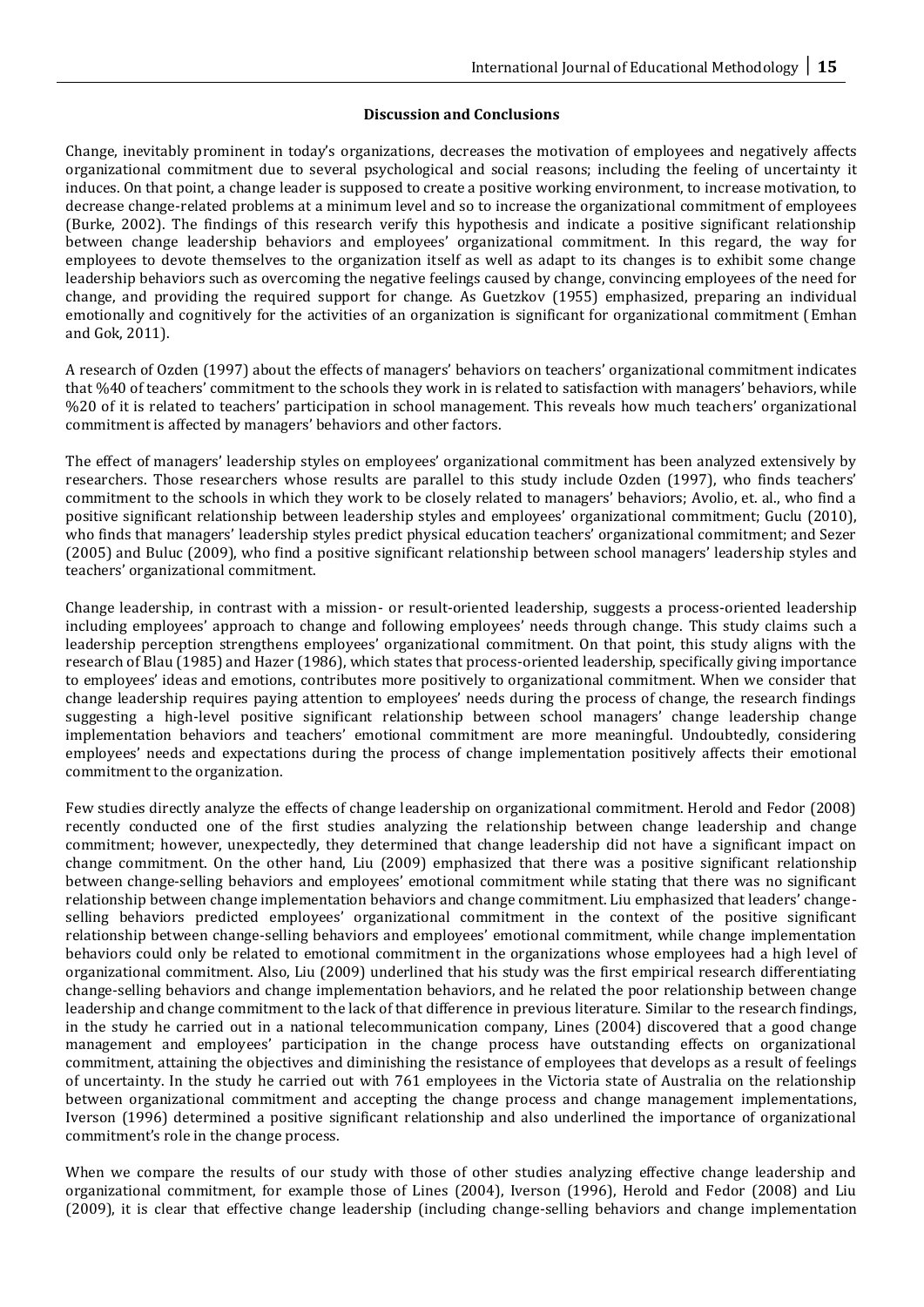behaviors) is a pre-condition for employees of today's constantly changing organizations to feel committed to their organizations and to contribute to the change process instead of resisting it.

Geijsel, et. al. (2003) presented another research study analyzing teachers' organizational commitment during the school reform process and the effect of school managers' change leadership on teachers' commitment to the school. Geijsel et. al. (2003) stated that effective change management increases the efforts of teachers regarding implementation of ongoing changes in schools. Furthermore, they emphasized that school managers must have effective change leadership skills in order to make school reforms successful. Unfortunately, in present schools teachers are expected to accept these changes without considering whether or not they approve. Thus, teachers are more likely to criticize and resist change rather than interiorize or participate in it. It is clear that the only way for teachers to feel a part of both the organization and its change process— thus leading them to support the success of its changes—is an effective change leadership.

Considering alongside the results of our study the similar findings of recent studies, it is an unavoidable fact that our current educational system—exposed to constant change implementations due to various breakdowns—strongly needs qualified change leaders with extensive knowledge of and skills related to change management in order to increase teachers' organizational commitment, to make them believe in the necessity of change, to diminish their resistance to change and to make them a part of change.

In terms of the potential limitations of our study, there are numerous other variables that researchers planning to carry out similar studies can analyze in relation to change leadership. Moreover, these researchers might implement larger study groups in different locations.

Consequently, it is urgent to make educational managers knowledgeable and skillful on change leadership and its effect on employees. Making educational managers exhibit more change leadership behaviors can increase teachers' organizational commitment.

#### **References**

- Aksoy, I. (2005). *Ilkogretim Okullarinda Gorev Yapan Ogretmenlerin Okulda Degisim Yonetiminin Gerceklestirilmesinde Orgutsel Iletisimin Rolune Iliskin Algilari* (Unpublished Master Thesis). Gazi University, Institude of Educational Science, Ankara.
- Anderson, D., & Anderson, L. A. (2010). *Beyond change management: How to achieve breakthrough results through conscious change leadership*. John Wiley & Sons.
- Armenakis, A.A., & Bedeian, A.G. (1999). Organizational change: A review of theory and research in the 1990's. *Journal of Management*, 25, 293-315.
- Avolio, B. J., Bass, B. M., Riggio, R. E., Orr, S. S., Ciulla, J. B., Krishnan, V. R., ... & Riggio, R. E. (2008). Transformational leadership. *Asia-Pacific Business Review*, *4*(1).
- Avolio, B.J., Zhu, W., Koh, W. and Bhatia, P. (2004). Transformational Leadership and Organizational Commitment: Mediating Role of Psychological Empowerment and Moderating Role of Structural Distance. *Journal of Organizational Behavior*, 25, 951-968.
- Blau, G. (1985). The Measurement and Prediction of Career Commitment. *Journal of Occupational Psychology*, 58, 277- 288.

Burke, W. (2002). *Organization Change: Theory and practice*. Thousand Oaks, CA: Sage Publications.

- *Business Week* (2005). Why the boss really had to say goodbye. July 4, 10.
- Caldwell, S. D., Roby-Williams, C., Rush, K., Ricke-Keily, T. (2009). Influences of Context, Process and Individual Differences on Nurses' Readiness for Change to Magnet Status, *Journal of Advanced Nursing*, *65*(7), 1412 – 1422.

Carnoy, M., & Samoff, J. (2014). *Education and social transition in the Third World*. NJ: Princeton University Press.

Cenker, B. (2008). *Ilkogretim Okullarinda Gorev Yapan Ogretmenlerin Okulda Degisim Yonetiminin Gerceklestirilmesine Bakis Acilarinin Incelenme*si (Unpublished Master Thesis). Yedi Tepe University, Institute of Social Sciences, Istanbul.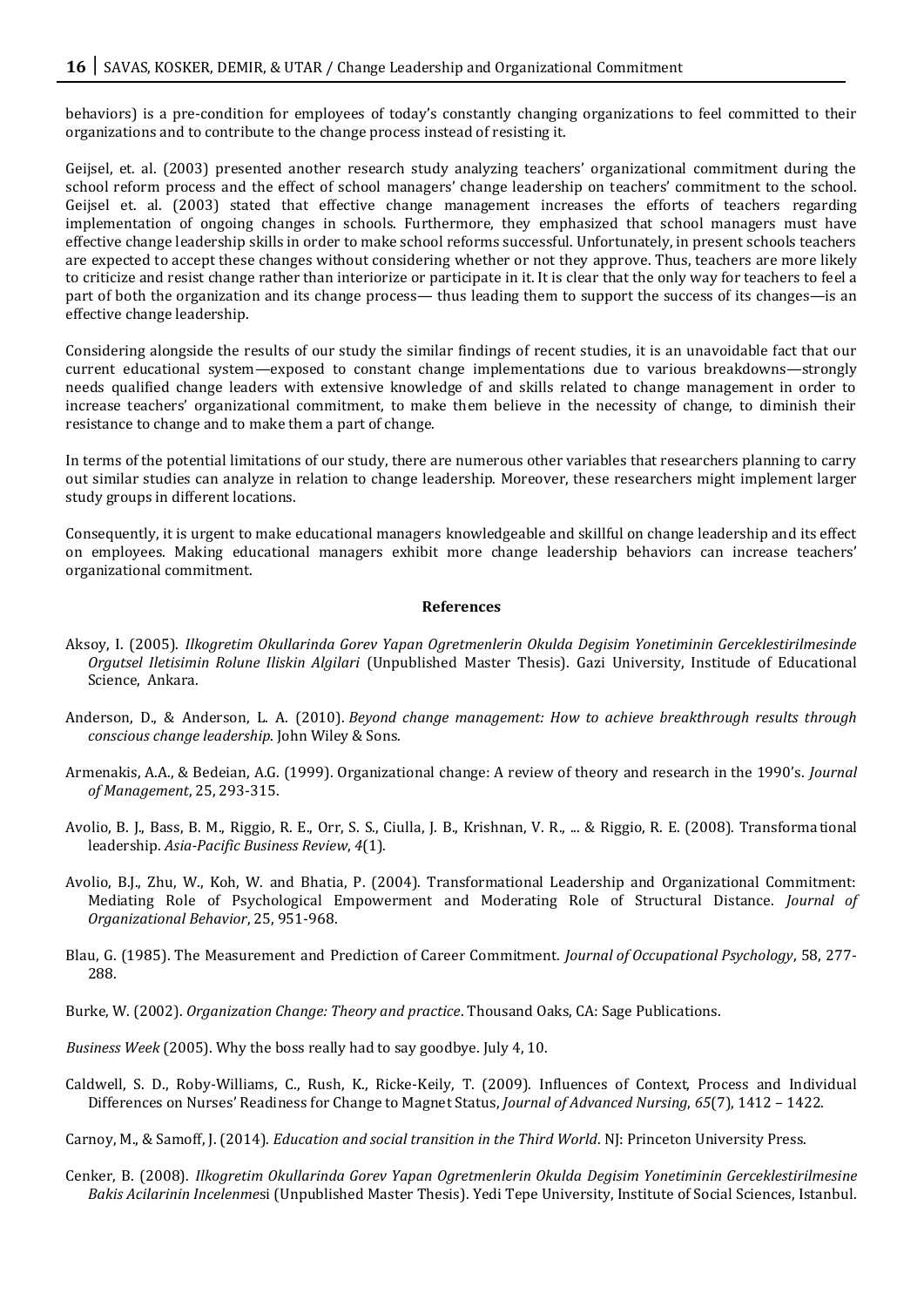- Coskuner, S., Yertutan,C. (2009). Kurum Ev Adresi Alaninda Calisanlarin Orgutsel Bagliliklarinin Incelenmesi, *H.U. Iktisadi and Idari Bilimler Fakultesi Dergisi*, 27( 2), 1-18.
- Cavus S., Gurdogan A. (2008). Orgut Kulturu and Orgutsel Baglilik Iliskisi: Bes Yildizli Bir Otel Isletmesinde Arastirma,*Ticaret and Turizm Egitim Fakultesi Dergisi*, 1, 18-34.
- Cetin, S., Korkmaz, M. and Cakmakci, C. (2012). Donusumsel and Etkilesimsel Liderlik ile Lider-Uye Etkilesiminin Ogretmenlerin Orgutsel Vatandaslik Davranisi Uzerindeki Etkisi.*Kuram and Uygulamada Egitim Yonetimi, 18*(1), 7- 36.
- Diker, O. (2014). *Algilanan Liderlik Tarzlari, Orgut Kulturu Ve Orgutsel Baglilik Iliskisinin Turizm Endustrisinde Incelenmesi* (Unpublished Doctoral Thesis). Osmangazi University, Institute of Social Sciences, Eskisehir.
- Dincer, O. (1994). *Orgut Gelistirme Teori and Uygulama Teknikleri.* Istanbul : Iz Yayincilik.
- Emhan, A. and Gok, R. (2011). Bankacilik Sektorunde Personel Memnuniyeti and Orgutsel Baglilik Arasindaki Iliskilerin Arastirilmasi. *Muhasebe and Finansman Dergisi, 51*, 157-173.
- Geijsel, F., Sleegers, P., Leithwood, K., & Jantzi, D. (2003). Transformational leadership effects on teachers' commitment and effort toward school reform. *Journal of Educational Administration*, *41*(3), 228-256.
- Gill, R. (2002). Change management--or change leadership?. *Journal of change management, 3*(4), 307-318.
- Gul, H., (2002). Orgutsel Baglilik Yaklasimlarinin Mukayesesi and Degerlendirmesi, *Ege University Ege Akademik Bakis Dergisi, 2* (1), 42.
- Herold, D. M., & Fedor, D. B. (2008). *Change the Way You Lead Change: Leadership Strategies That Really Work*. Stanford, CA: Stanford University Press
- Iverson, R. D. (1996). Employee acceptance of organizational change: the role of organizational commitment. *International Journal of Human Resource Management*, *7*(1), 122-149.
- Judson, A. S. (1991). *Changing behavior in organizations: Minimizing resistance to change*. NJ: Blackwell.
- Karahan, A. (2008). Hastanelerde Liderlik Ve Orgutsel Baglilik Arasindaki Iliskinin Incelenmesi, *Sosyal Bilimler Dergisi, 10*(1), 145-162.
- Kilincarslan, S. (2013). *Okul Yoneticilerinin Liderlik Stilleri Ile Ogretmenlerin Orgutsel Baglilik Duzeyleri Arasindaki Iliskinin Incelenmesi* (Unpublished Master Thesis). Okan University, Institute of Social Sciences, Istanbul.
- Kotter, J. P. (1996). *Leading change*. MA: Harvard Business Press.
- Lewin, K. (1947). Group decision and social change. *Readings in social psychology*, *3*, 197-211.
- Lines, R. (2004). Influence of participation in strategic change: resistance, organizational commitment and change goal achievement. *Journal of Change Management*, *4*(3), 193-215.
- Liu, Y. (2009). When change leadership impacts commitment to change and when it doesn't: A multi-level multidimensional investigation.
- MacKinnon, E. (2008). Grasping at the Whirlwinds of Change: Transitional Leadership in Comparative Perspective. The Case Studies of Mikhail Gorbachev and FW de Klerk. *Canadian Journal of History*, *43*(1), 69.
- Ozdamar, K. (2003). *Modern Bilimsel Arastirma Yontemleri*. Eskisehir: Kaan Kitabevi.
- Ozden, Y.(1997). Ogretmenlerde okula adanmislik yonetici davranislariile iliskili mi?. *Milli Egitim Dergisi*, *135*, 35-41.
- Sezer, F. (2005). *Ilkogretim okulu mudurlerinin sergiledikleri liderlik sitillerinin ogretmenlerin orgutsel bagliligina etkisi.* Master Thesis, Gazi University, Institute of Social Sciences, Ankara.